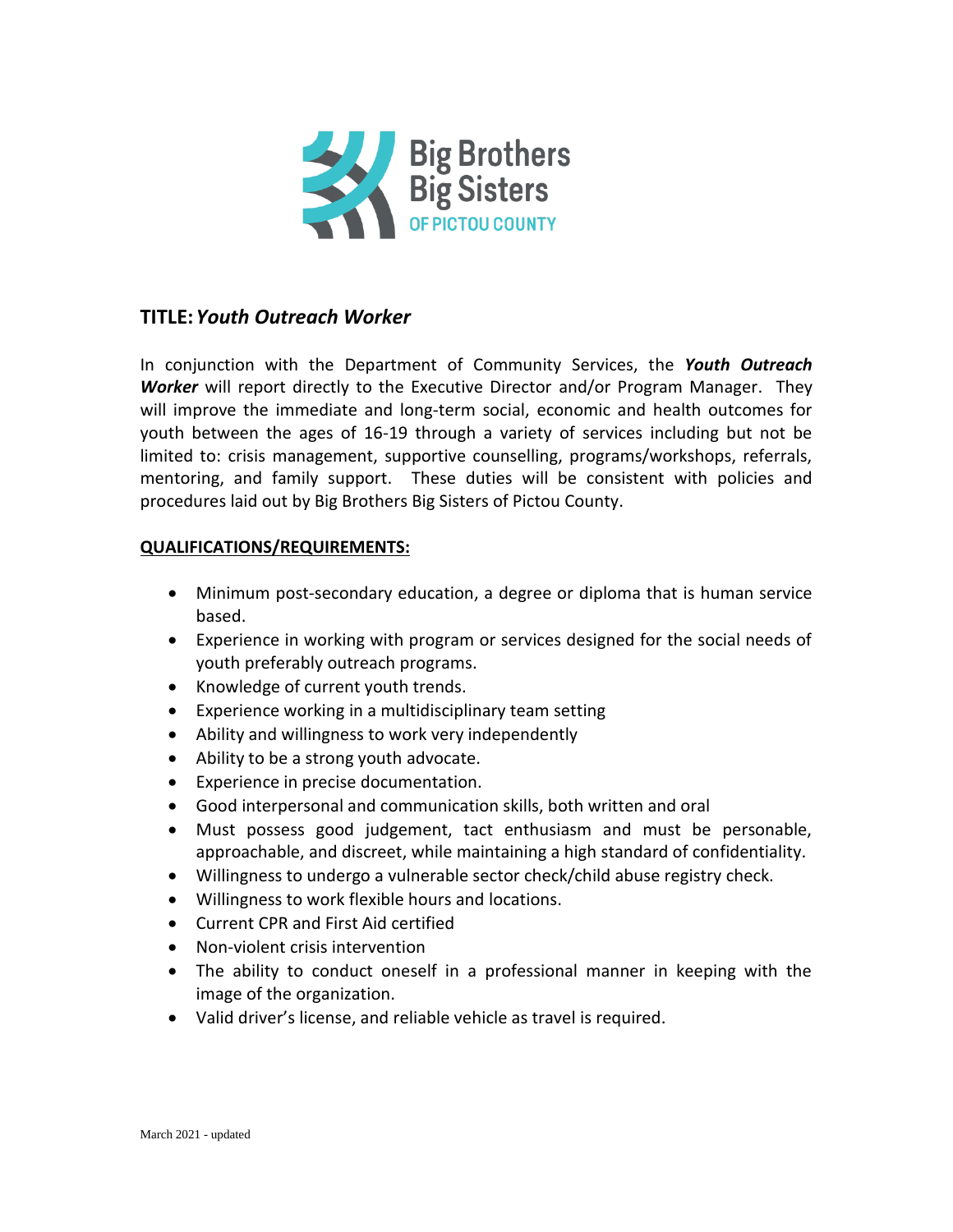## **ACCOUNTABILITIES**

- Recruit, orient and assess the needs of clients related to areas such as health, social and economically well-being.
- Effectively utilize outcomes measurements to assess goal attainment.
- Support clients in accordance with Agency Policy during the length of the relationship to ensure positive youth development. Including crisis intervention, counselling, advocacy, and service navigation.
- Find creative ways to develop outreach to Youth with complex needs that address barriers such as transportation, mistrust, socioeconomic factors
- Manages and administers youth and community outreach projects and resources.
- Possess a strength based approach in building connections by liaising with school personnel and other collaborative partners to achieve client goals.
- Ensure quality services and measurable outcomes, maintain accurate and timely records for each client according to BBBS National Standards and agency policy and utilize technology to report, synthesize and input data.
- Effectively works with team when requested on other related duties as requested by the Executive Director.

## **Problem Solving & Decision Making:**

- Makes prompt, timely, prudent decisions after considering all relevant factors and evaluating probable outcomes of alternatives.
- Withing defined limits, uses own discretion to evaluate whether consultation with colleagues and supervisor is necessary.
- Takes appropriate action when confronted with new, difficult, or complex situations.
- Transfers knowledge from previous experiences to new situation.
- Demonstrates ability to generate new ideas and acts on them accordingly.
- Supports the delegation of decision making.

#### **Knowledge:**

- Knowledge of trauma-informed practice.
- Commitment to empowering clients through a Strengths-Based approach.
- Stays informed of trends and challenges faced by youth today.
- Demonstrated ability to work from client-centered and anti-oppressive perspectives.
- Cultural awareness and a commitment to program development that is inclusive and meets the needs of the diverse populations we serve.
- Knowledge of community and school resources.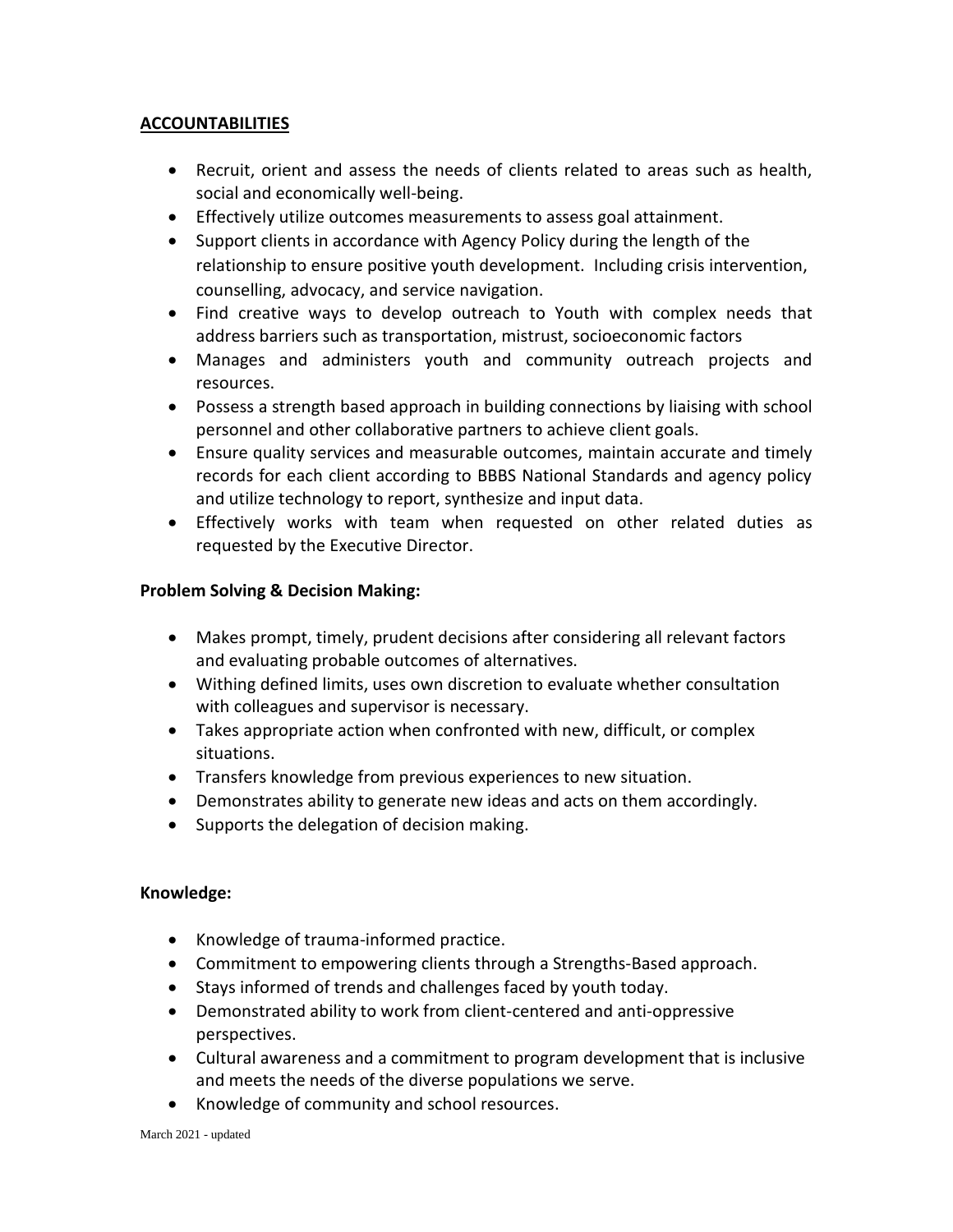• Maintains a level of self-awareness, particularly in relation to personal boundaries.

#### **Professionalism:**

- Strong understanding of necessity to safeguard the confidentiality of all matters relating to the clients of the Agency.
- Works in accordance with the Code of Ethics and the Minimum Standards of the organization.
- Understands and maintains confidentiality about the organization, colleagues, and clients.
- Maintains appropriate boundaries with colleagues and clients.
- Works to promote the Vision and Mission of Big Brothers Big Sisters.

## **COMPETENCIES:**

#### **Child and Youth Development:**

- 1. Typical and Atypical Development
- 2. Child Development from a Cultural Lens
- 3. Protective Factors
- 4. Influences on Development
- 5. Impacts of Trauma on the Developing Brain

# **Youth Well-Being**

- 1. Holistic Well-Being
- 2. Impact of Culture, Values, Beliefs and Experiences on Relationships
- 3. Approach to Strengths, Stressors and Risks
- 4. Goal Setting and Capacity Building to Achieve their Goals.
- 5. Motivational and Coaching Techniques

#### **Skills Development**

- 1. Principles of Learning
- 2. Materials Selection
- 3. Research-Based Support, Activities, Workshops, and Programs
- 4. Guidance and Discipline Techniques
- 5. Support, Activities, Workshops, and Programs within a Culturally informed Context